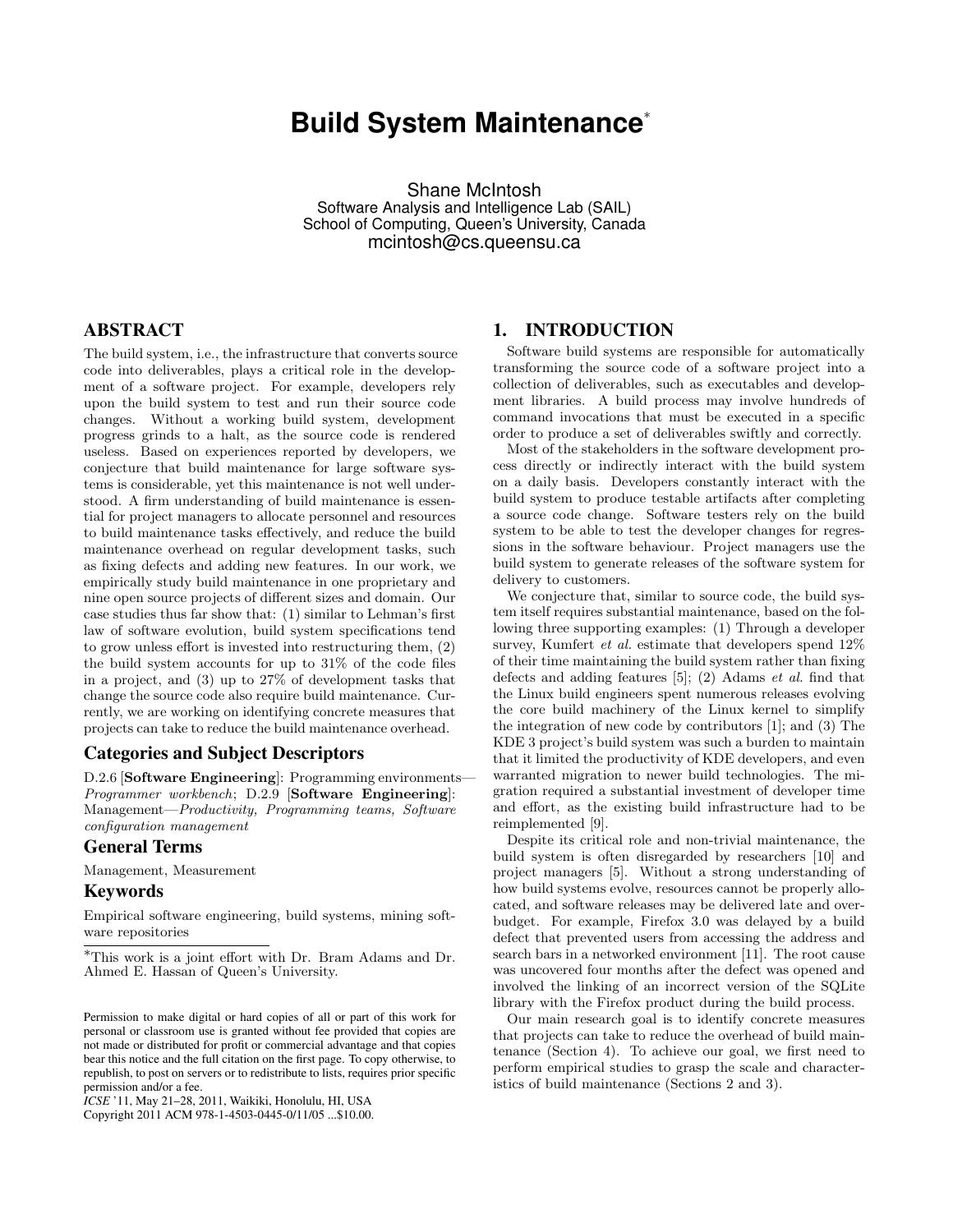|                         | ArgoUML    | Hibernate | <b>Ficlipse</b> | $3e^{i\theta}$ | $c^{\rm CC}$ | Git           | Linux         | Mozilla     | PLIPIOt       | PostgreSQU |
|-------------------------|------------|-----------|-----------------|----------------|--------------|---------------|---------------|-------------|---------------|------------|
| Timespan                | $'98-'09$  | $'01-'07$ | $'01-'10$       | $'07-'08$      | $'88 - '05$  | $'05-'09$     | $'05-'10$     | $'98-'10$   | $'92-'09$     | $'96-'09$  |
| Program lang.           | Java       | Java      | Java            | Java           | C            | $\mathcal{C}$ | $\mathcal{C}$ | $\mathbf C$ | $\mathcal{C}$ | C          |
| Build techs.            | $Make*$    | $ANT*$    | PDE             | PDE            | Autotools    | Make          | Make          | Make        | $Make*$       | Autotools  |
|                         | <b>ANT</b> | Maven     |                 |                |              | Autoconf      | KConfig       | Autoconf    | Autotools*    |            |
|                         |            |           |                 |                |              |               |               |             | CMake         |            |
| $#$ Build Files<br>(BF) | 614        | 211       | 483             | 5,967          | 1,719        | 43            | 3.726         | 10,709      | 652           | 771        |
| $#$ Prod Files          | 7,116      | 9,272     | 2,391           | 45,275         | 14,181       | 743           | 42,912        | 43,952      | 659           | 2,683      |
| $#$ Test Files          | 891        | 7,426     | 1,211           | 14,738         | 21,109       | 824           | 340           | 30,835      | 791           | 1,377      |
| Total (TS)              | 8,007      | 16,698    | 3,602           | 60,013         | 35,290       | 1,567         | 43,252        | 74,787      | 1,450         | 4,060      |
| BF<br>$BF + TS$         | $7\%$      | 1%        | 12%             | 10%            | $5\%$        | $3\%$         | 8%            | 12%         | 31\%          | 16%        |

Table 1: Listing of the studied projects. Asterisks (\*) denote previously used build technologies.

# 2. UNIQUENESS OF APPROACH

We first mine the Version Control Systems (VCS) of ten projects to classify all files that existed in an analyzed timespan as either a build, test, or source code file (Table 1). We then analyze this data at two levels of granularity: (1) per revision, and (2) per group of revisions related to a common work item (as recorded in an Issue Tracking System).

Using the classified revision and work item data, we measure how strong the relationships between the build, test, and source code components are using metrics such as logical coupling [4] (Table 2). A Src  $\Rightarrow$  Bld coupling of 0.03 indicates that the 3% of source code changes require accompanying build maintenance.

At each granularity, an author can be labeled as a build, test, or source code developer. We assume that developers who produce at least one source code revision are source code developers, since source code development is the main focus of a development team. We only label authors as build developers if their personal Src  $\Rightarrow$  Bld coupling is greater than or equal to the project  $Src \Rightarrow Bld$  coupling. Similarly, we only label authors as test developers if their personal Src ⇒ Test coupling is greater than or equal to the project Src  $\Rightarrow$  Test coupling. We measure the logical coupling between author labels to study the distribution of build maintenance work across developers.

# 3. EMPIRICAL STUDY

We include a synopsis of our results. We present the related work as it motivates five of our research questions. Full details are provided in our publications [6, 7].

#### RQ1) How large is a typical build system?

Motivation –Robles et al. find that the KDE build system is made up of some  $39,337$  files  $(9\% \text{ of all files})$  [10]. To gain a perspective on the amount of development activity associated with build systems, we want to know if this percentage is consistently across other software projects.

Results – As shown in Table 1, the build system accounts for up to 31% of all project files, with a median of 9%, which complements the earlier results for KDE [10].

#### RQ2) How much does the build churn?

Motivation – Prior studies have found that frequently changing source code, i.e., code with high churn, has a higher defect density [8]. We want to measure the churn rate in the build system to gain insight into how susceptible the

|  | Table 2: Logical coupling of source and build code. |  |  |
|--|-----------------------------------------------------|--|--|
|  | Eclipse Jazz Mozilla                                |  |  |

|            |                          | <b>LUTHOL</b> DULL |      | windstite |
|------------|--------------------------|--------------------|------|-----------|
| Revisions  | $Src \Rightarrow$ Build  | 0.03               | 0.04 | 0.08      |
|            | Test $\Rightarrow$ Build | 0.03               | 0.07 | 0.16      |
| Work Items | $Src \Rightarrow Build$  | 0.16               | 0.04 | 0.27      |
|            | Test $\Rightarrow$ Build | 0.20               | 0.08 | 0.44      |

build system is to defects. We compare the churn rate to that of the source code.

Results – Since the build system is a much smaller component than the source code (RQ1), we normalize each component by the component size to ensure that the comparison is fair. When the normalized churn rate of the build system is compared to that of the source code, we find that the two are very similar, at most differing by 7%. Furthermore, build system changes induce more relative churn than source code changes do.

#### RQ3) How do Java build systems evolve?

Motivation – Initial findings suggest that build maintenance in C projects, e.g., Linux [1] and Amd [13], is difficult since they use arcane technology and must manually track dependencies among artifacts. The Java compiler provides features like automatic dependency resolution [3] that should reduce build maintenance. We want to find out whether Java and C build systems evolve differently.

Results – Similar to C build systems  $[1, 13]$ , we find that the build systems for Java projects tend to grow in size and complexity from release to release unless explicit effort is invested to restructure them [6]. This indicates that Java build systems require continual maintenance, which project managers should explicitly account for, regardless of the build technology used.

RQ4) How much developer overhead is created by the build? Motivation – Based on a developer survey, Kumfert *et al.* estimate that developers spend 12% of their time on build maintenance [5]. We want to verify this result empirically.

Results – As shown in Table 2, source and test code revisions rarely contain build changes, however source- and test-changing work items in Mozilla often require build changes (27% and 44% respectively).

#### RQ5) How is the build maintenance process managed?

Motivation – Since build systems have high churn  $(RQ2)$ , members of the development team must be making changes to the build. Yet, it is not clear what proportion of the development team is responsible for these changes. We want